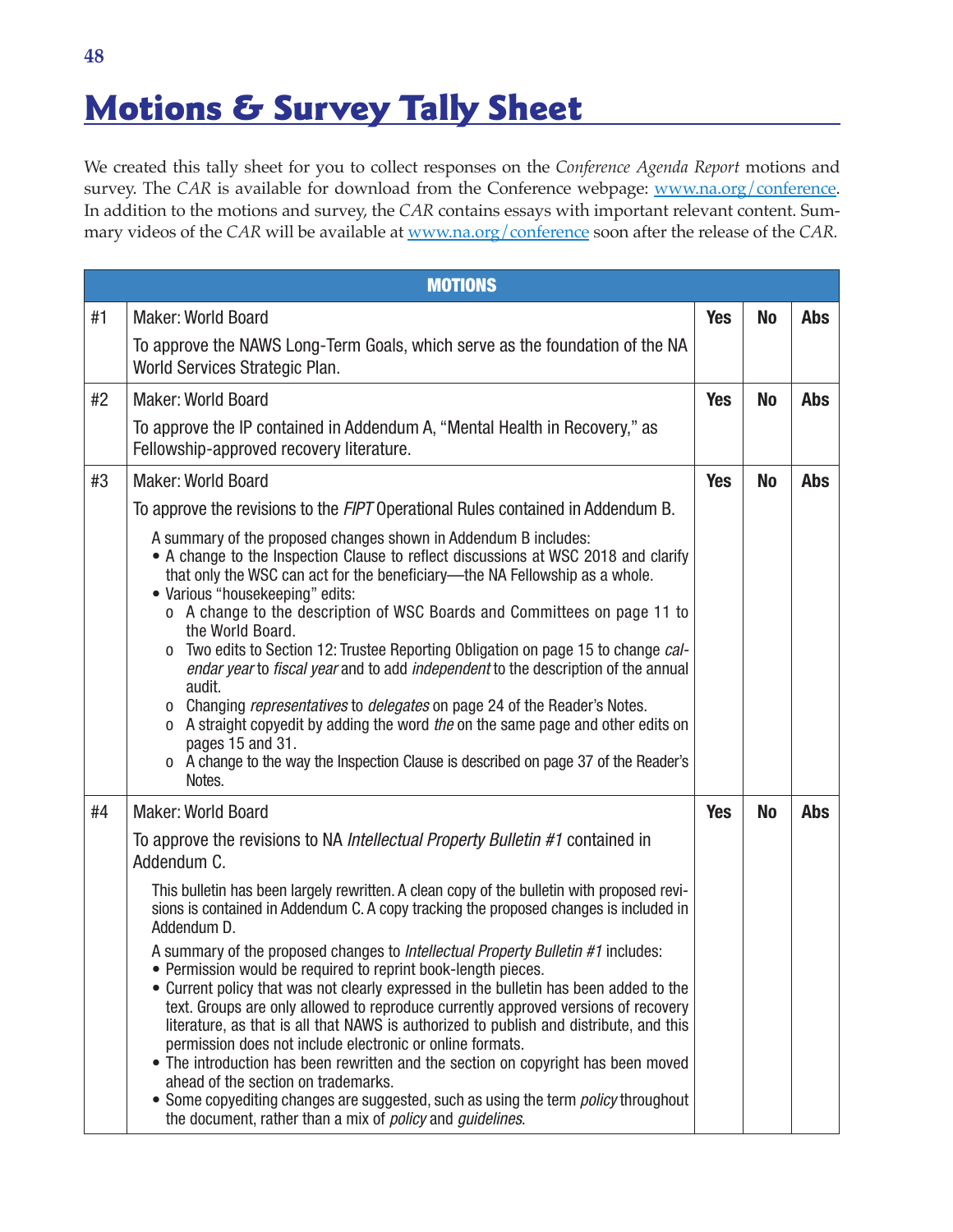| #5  | <b>Maker: World Board</b>                                                                                                                                                                                                                                                                                                                                                                                                                                                                                                                                                                                                                                | <b>Yes</b> | <b>No</b> | <b>Abs</b> |
|-----|----------------------------------------------------------------------------------------------------------------------------------------------------------------------------------------------------------------------------------------------------------------------------------------------------------------------------------------------------------------------------------------------------------------------------------------------------------------------------------------------------------------------------------------------------------------------------------------------------------------------------------------------------------|------------|-----------|------------|
|     | To approve the initiation of the established process to revise the Fellowship<br>Intellectual Property Trust in the 2020-2022 Conference cycle.                                                                                                                                                                                                                                                                                                                                                                                                                                                                                                          |            |           |            |
|     | <b>SECTION 2: REVISION OF TRUST INSTRUMENT</b><br>Provisions of the Trust Instrument may be changed only under the following condi-                                                                                                                                                                                                                                                                                                                                                                                                                                                                                                                      |            |           |            |
|     | tions:<br>1. Any motion to review proposed revisions to the Trust Instrument must receive the<br>approval of a majority of regional delegates at the World Service Conference.<br>2. After such review is approved, proposed revisions will be open for a six-month<br>review and input period, after which the proposed revisions will be presented in the<br>Conference Agenda Report for adoption.<br>3. A motion to adopt any proposed revisions to the Trust Instrument will require a vote<br>of "yes" from two-thirds of those regional delegates recorded as present in the<br>World Service Conference roll call immediately prior to the vote. |            |           |            |
| #6  | <b>Maker: Norway Region</b>                                                                                                                                                                                                                                                                                                                                                                                                                                                                                                                                                                                                                              | <b>Yes</b> | <b>No</b> | <b>Abs</b> |
|     | To direct the WB to create a project plan for WSC 2022 to create a new Step<br>Working Guide for members whom have worked through the previous one and<br>would like to evolve in their recovery.                                                                                                                                                                                                                                                                                                                                                                                                                                                        |            |           |            |
| #7  | Maker: Baja Son Region                                                                                                                                                                                                                                                                                                                                                                                                                                                                                                                                                                                                                                   | <b>Yes</b> | <b>No</b> | <b>Abs</b> |
|     | To direct the World Board to develop a project plan, for consideration at WSC-<br>2022, to create a booklet of Step study questions with the parameter that each<br>question is derived from one sentence in the Basic Text chapter 'How It works'.                                                                                                                                                                                                                                                                                                                                                                                                      |            |           |            |
| #8  | <b>Maker: Argentina Region</b>                                                                                                                                                                                                                                                                                                                                                                                                                                                                                                                                                                                                                           | <b>Yes</b> | <b>No</b> | <b>Abs</b> |
|     | To direct the World Board to create a project plan for the World Service<br>Conference (WSC) 2022, the development of a new IP for daily personal<br>inventory of gratitude.                                                                                                                                                                                                                                                                                                                                                                                                                                                                             |            |           |            |
| #9  | <b>Maker: Iran Region</b>                                                                                                                                                                                                                                                                                                                                                                                                                                                                                                                                                                                                                                | <b>Yes</b> | <b>No</b> | <b>Abs</b> |
|     | To direct the World Board to create a project plan for WSC 2022 to create a new<br>IP for women in recovery.                                                                                                                                                                                                                                                                                                                                                                                                                                                                                                                                             |            |           |            |
| #10 | <b>Maker: Latin American Zonal Forum</b>                                                                                                                                                                                                                                                                                                                                                                                                                                                                                                                                                                                                                 | <b>Yes</b> | <b>No</b> | <b>Abs</b> |
|     | To direct the World Board to create a project plan for consideration at WSC 2022<br>to create a quide for online meetings.                                                                                                                                                                                                                                                                                                                                                                                                                                                                                                                               |            |           |            |
| #11 | <b>Maker: Carolina Region</b>                                                                                                                                                                                                                                                                                                                                                                                                                                                                                                                                                                                                                            | <b>Yes</b> | <b>No</b> | <b>Abs</b> |
|     | To direct the World Board to create a project plan for WSC 2022 for a service<br>pamphlet (SP) that explains "being under no surveillance at any time".                                                                                                                                                                                                                                                                                                                                                                                                                                                                                                  |            |           |            |
| #12 | <b>Maker: Southern California Region</b>                                                                                                                                                                                                                                                                                                                                                                                                                                                                                                                                                                                                                 | <b>Yes</b> | <b>No</b> | <b>Abs</b> |
|     | To direct the World Board to create the Spanish-language Narcotics Anonymous<br>(Basic Text), Step Working Guides, and It Works: How and Why available in an<br>audio format.                                                                                                                                                                                                                                                                                                                                                                                                                                                                            |            |           |            |
| #13 | <b>Maker: Sweden and Australia Regions</b>                                                                                                                                                                                                                                                                                                                                                                                                                                                                                                                                                                                                               | <b>Yes</b> | <b>No</b> | <b>Abs</b> |
|     | To direct the World Board to create a project plan for consideration at the WSC<br>2022 to investigate changes and/or additional wording to NA literature from<br>gender specific language to gender neutral and inclusive language.                                                                                                                                                                                                                                                                                                                                                                                                                     |            |           |            |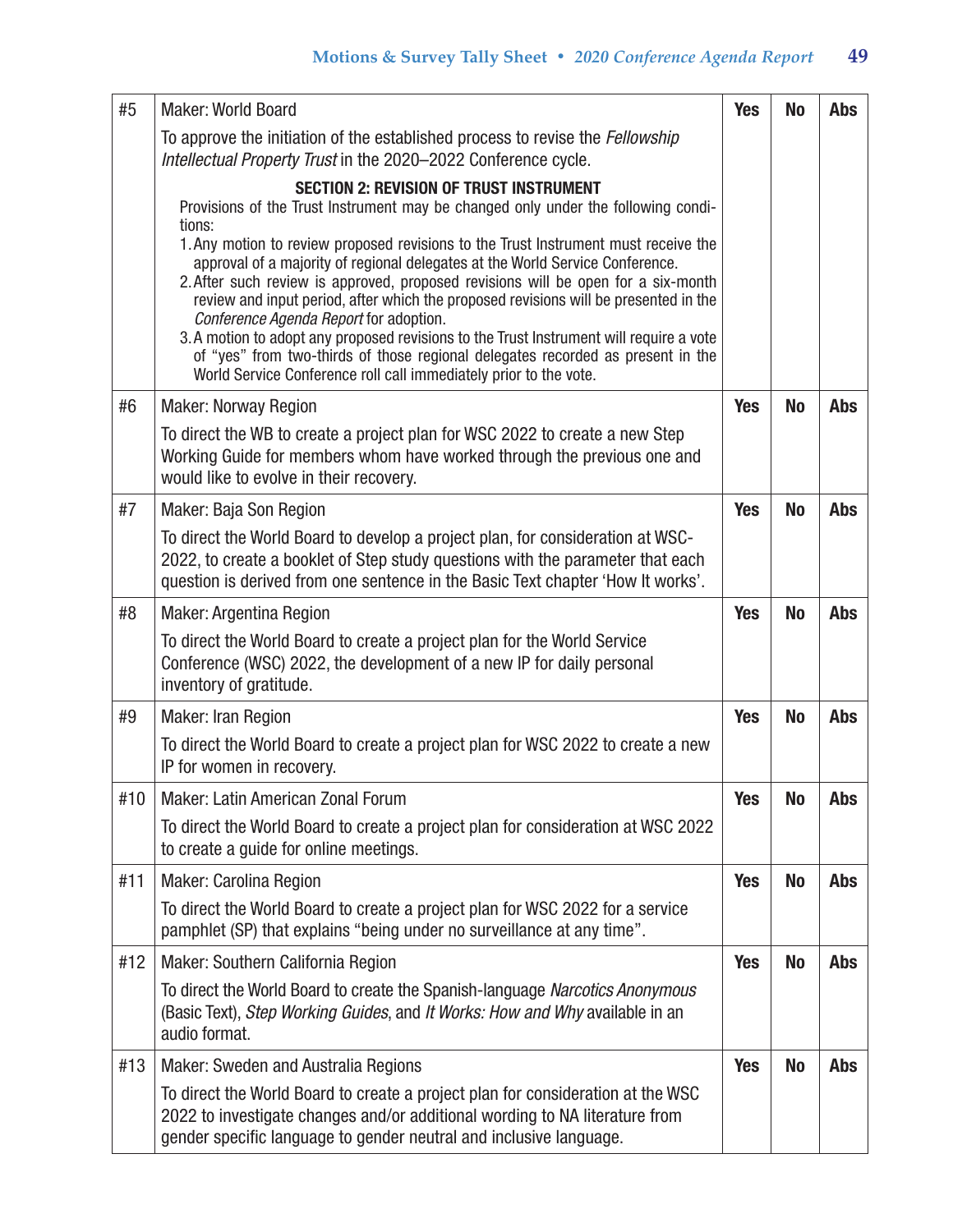| #14 | Maker: California Inland Region<br>To place an 8-year moratorium on the creation of new English language                                                                                                                                                                                                                                                                          | <b>Yes</b> | <b>No</b> | <b>Abs</b> |
|-----|-----------------------------------------------------------------------------------------------------------------------------------------------------------------------------------------------------------------------------------------------------------------------------------------------------------------------------------------------------------------------------------|------------|-----------|------------|
|     | recovery literature after WSC 2020 to WSC 2028, excluding any literature<br>projects already in development.                                                                                                                                                                                                                                                                      |            |           |            |
| #15 | <b>Maker: Argentina Region</b>                                                                                                                                                                                                                                                                                                                                                    | <b>Yes</b> | <b>No</b> | <b>Abs</b> |
|     | Instruct the World Board to develop a project plan for the 2022 World Service<br>Conference (WSC) to produce an informative video about Narcotics Anonymous,<br>for Public Relations services [committees] and online publication, approved by<br>NAWS, where it is briefly explained:<br>1. What is Narcotics Anonymous<br>2. How it works<br>3. How to contact NA               |            |           |            |
| #16 | Maker: Volunteer and Southern California Regions                                                                                                                                                                                                                                                                                                                                  | <b>Yes</b> | <b>No</b> | <b>Abs</b> |
|     | If any Motion or Proposal, in Content or Intent, has been submitted and failed to<br>achieve consensus or adoption at two consecutive World Service Conferences,<br>the previously proposed Content and Intent may not be suggested to the<br>Fellowship in the Conference Agenda Report (CAR)/ Conference Approval Track<br>(CAT) or at the WSC for one entire conference cycle. |            |           |            |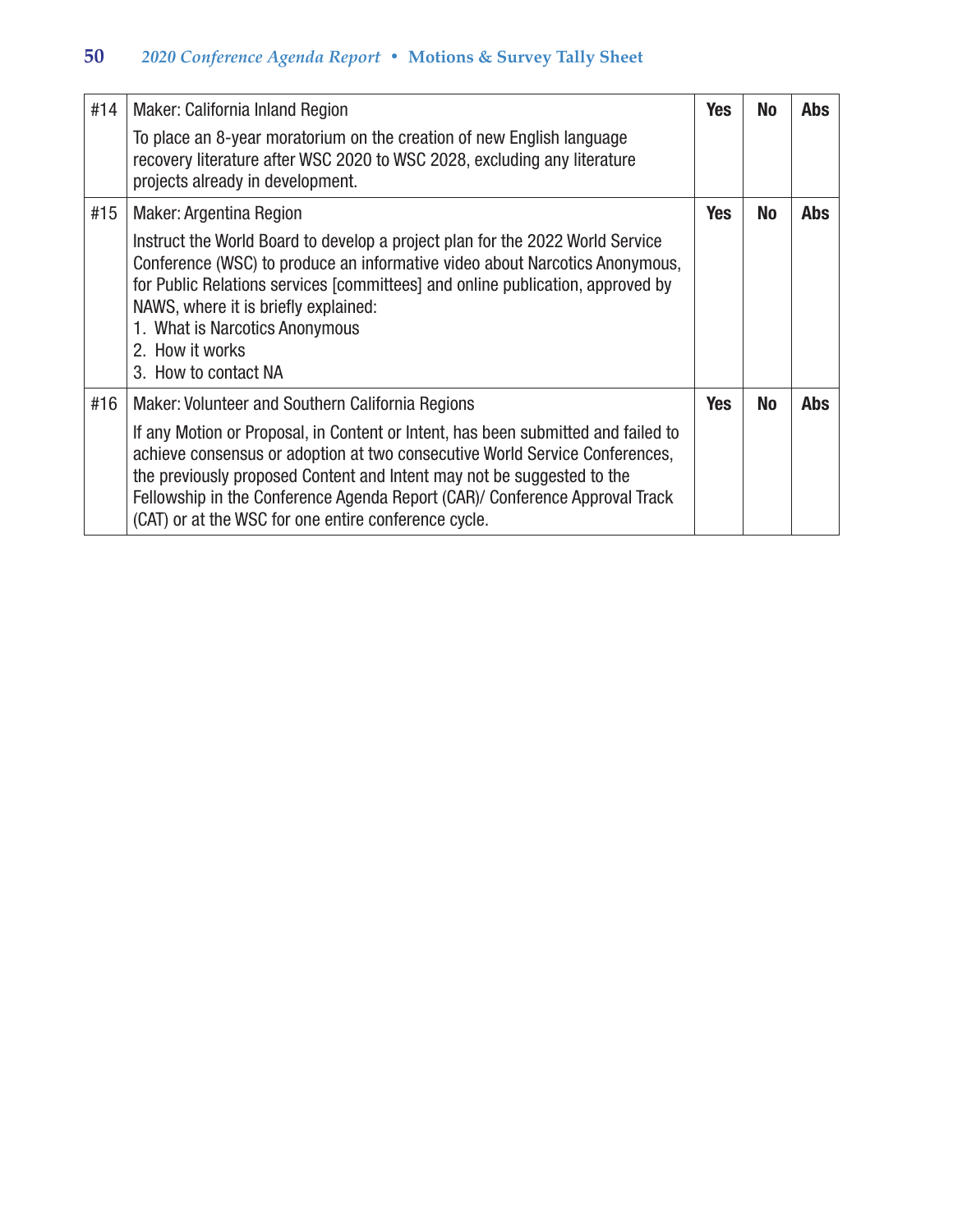| <b>NEW RECOVERY LITERATURE (CHOOSE UP TO 3)</b>                                                                           |  |  |
|---------------------------------------------------------------------------------------------------------------------------|--|--|
| <b>Literature to support Step work</b>                                                                                    |  |  |
| Booklet of Step study questions taken from "How It Works" in the Basic Text                                               |  |  |
| Step working booklet focused mainly on Steps 1-3 aimed primarily at new members and<br>those in treatment and drug courts |  |  |
| Step working guide aimed at members not new to working the Steps                                                          |  |  |
| Literature exploring specific spiritual principles                                                                        |  |  |
| List and definition of spiritual principles                                                                               |  |  |
| The spiritual benefits of service                                                                                         |  |  |
| Members' experience, strength, and hope on trustworthiness and trusting the process                                       |  |  |
| Maintaining gratitude in early recovery                                                                                   |  |  |
| <b>Create a new IP or booklet</b>                                                                                         |  |  |
| On doing a daily personal gratitude inventory                                                                             |  |  |
| On using social media in NA                                                                                               |  |  |
| Personal stories about relationships and families in recovery                                                             |  |  |
| Dealing with trauma/PTSD in recovery                                                                                      |  |  |
| Atmosphere of recovery in service                                                                                         |  |  |
| Dealing with grief in recovery                                                                                            |  |  |
| What is Narcotics Anonymous? (for newcomers and visitors)                                                                 |  |  |
| Literature for atheists and agnostics                                                                                     |  |  |
| What does it mean that NA is a spiritual, not religious, program?                                                         |  |  |
| Literature for younger members                                                                                            |  |  |
| Literature for older members                                                                                              |  |  |
| Literature for experienced members/"oldtimers"                                                                            |  |  |
| Literature for LGBTQ+ members                                                                                             |  |  |
| Literature for women in recovery                                                                                          |  |  |
| Literature for First Nations/indigenous members                                                                           |  |  |
| Literature for members who are professionals                                                                              |  |  |
| Literature for members who are veterans                                                                                   |  |  |
| <b>Other</b>                                                                                                              |  |  |
| Other:                                                                                                                    |  |  |
| No new recovery lit                                                                                                       |  |  |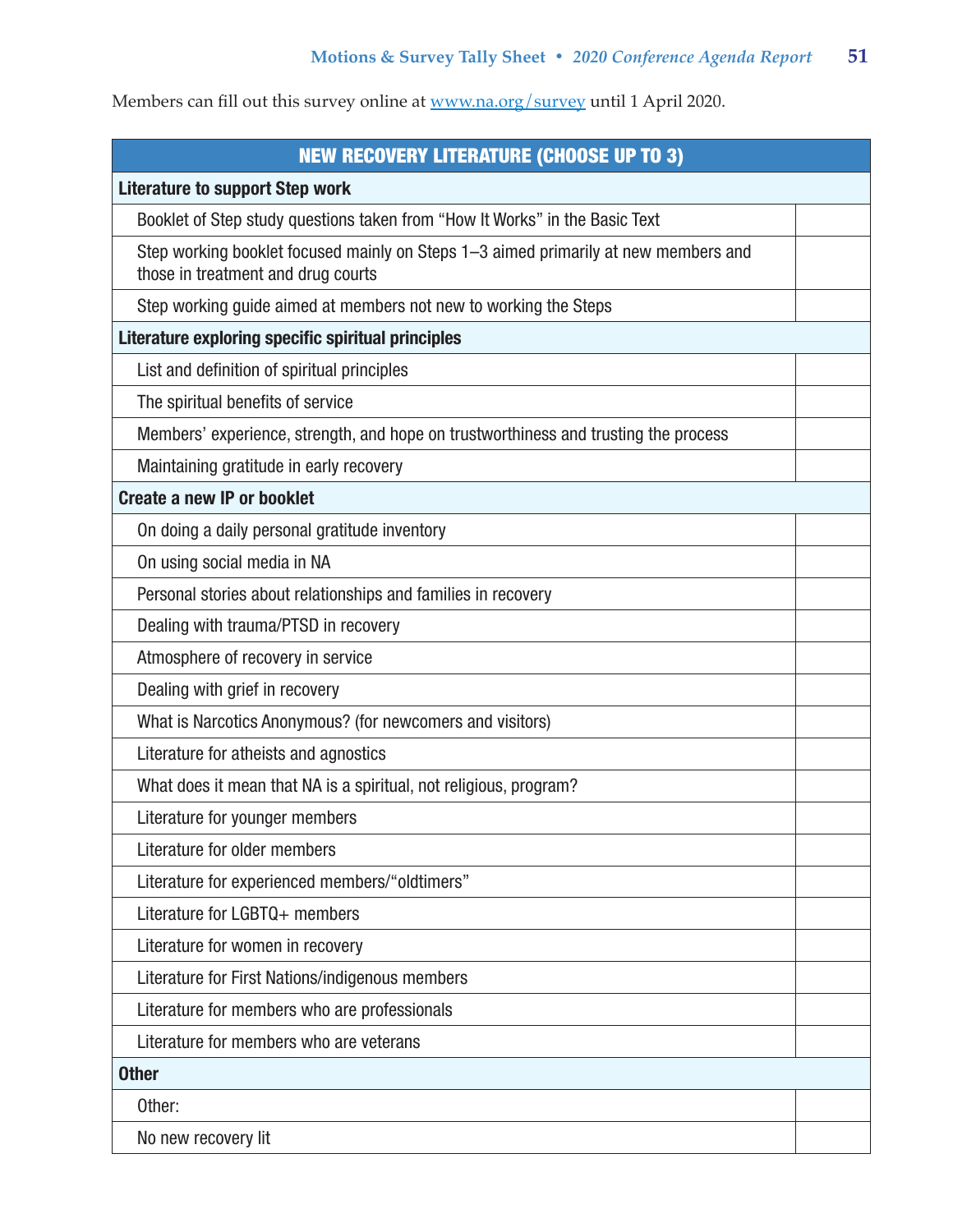| <b>REVISIONS TO EXISTING RECOVERY LITERATURE (CHOOSE UP TO 2)</b>                               |  |  |
|-------------------------------------------------------------------------------------------------|--|--|
| Revise an existing piece of NA literature                                                       |  |  |
| Revise The Narcotics Anonymous Step Working Guides                                              |  |  |
| Revise the <i>Sponsorship</i> book                                                              |  |  |
| Revise IP #21 The Loner                                                                         |  |  |
| Revise IP #6 <i>Recovery and Relapse</i>                                                        |  |  |
| Revise IP #26 Accessibility for Those with Additional Needs                                     |  |  |
| Revise IP #7 Am I an Addict?                                                                    |  |  |
| Revise IP #20 H&I Service and the NA Member                                                     |  |  |
| Revise IP #15 PI and the NA Member                                                              |  |  |
| Revise Twelve Concepts for NA Service                                                           |  |  |
| Review currently approved recovery literature to gender-neutralize NA literature where possible |  |  |
| <b>Other</b>                                                                                    |  |  |
| Other:                                                                                          |  |  |
| No revisions                                                                                    |  |  |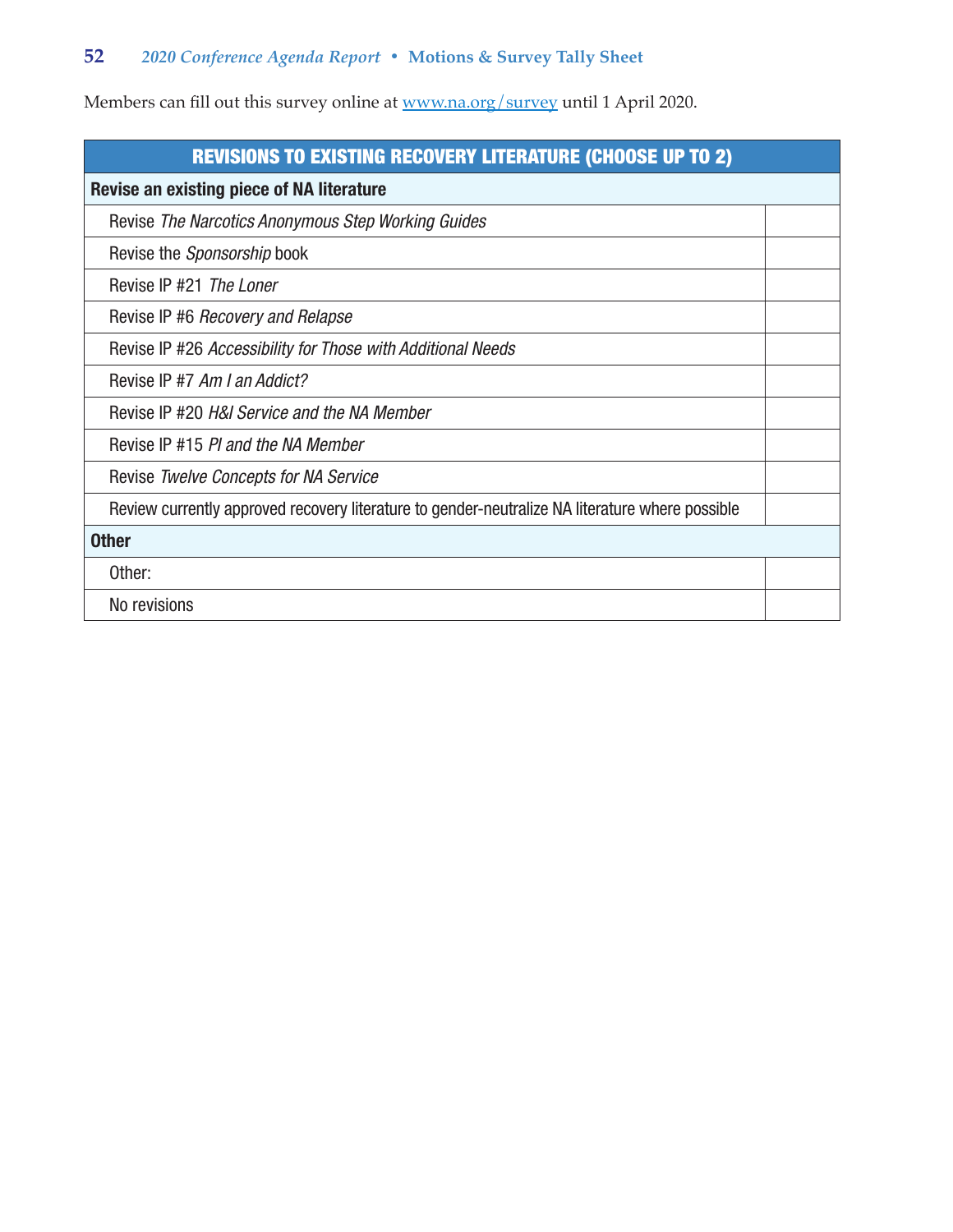| <b>SERVICE MATERIAL (CHOOSE UP TO 4)</b>                                                                                                            |  |  |
|-----------------------------------------------------------------------------------------------------------------------------------------------------|--|--|
| Service materials to support individuals' efforts                                                                                                   |  |  |
| Carrying the NA message effectively                                                                                                                 |  |  |
| How to be a trusted servant in NA                                                                                                                   |  |  |
| Personal application of the Concepts and Traditions                                                                                                 |  |  |
| Applying and working the Concepts                                                                                                                   |  |  |
| Respect as a spiritual principle of service                                                                                                         |  |  |
| <b>Public relations</b>                                                                                                                             |  |  |
| Our public image: creating confidence in NA                                                                                                         |  |  |
| More social media guidelines above and beyond the service pamphlet                                                                                  |  |  |
| More short, focused PR resources such as tools to assist in reaching the medical community, crimi-<br>nal justice, and those who refer people to NA |  |  |
| Sponsorship behind the walls basics                                                                                                                 |  |  |
| <b>NA Services 101</b>                                                                                                                              |  |  |
| Online meetings best practices                                                                                                                      |  |  |
| Best practices for virtual service meetings                                                                                                         |  |  |
| The impact of technology on services and workloads                                                                                                  |  |  |
| Best practices for service workshops                                                                                                                |  |  |
| <b>Facilitation basics</b>                                                                                                                          |  |  |
| Create a service pamphlet explaining what we mean by "under no surveillance at any time"                                                            |  |  |
| What is NA World Services and how does it work?                                                                                                     |  |  |
| Fellowship development basics                                                                                                                       |  |  |
| Cooperation, not affiliation-our relationship to others, including AA                                                                               |  |  |
| <b>Collaboration among service bodies</b>                                                                                                           |  |  |
| When service bodies split or reunify                                                                                                                |  |  |
| Description of service commitments at areas and regions                                                                                             |  |  |
| <b>Effective report writing</b>                                                                                                                     |  |  |
| Tools for mentorship, including as it relates to service bodies and new meetings                                                                    |  |  |
| Group support forum, local service conference, and local service board basics                                                                       |  |  |
| Policy in NA—different kinds of policy styles and approaches                                                                                        |  |  |

*Service Material continued on next page.*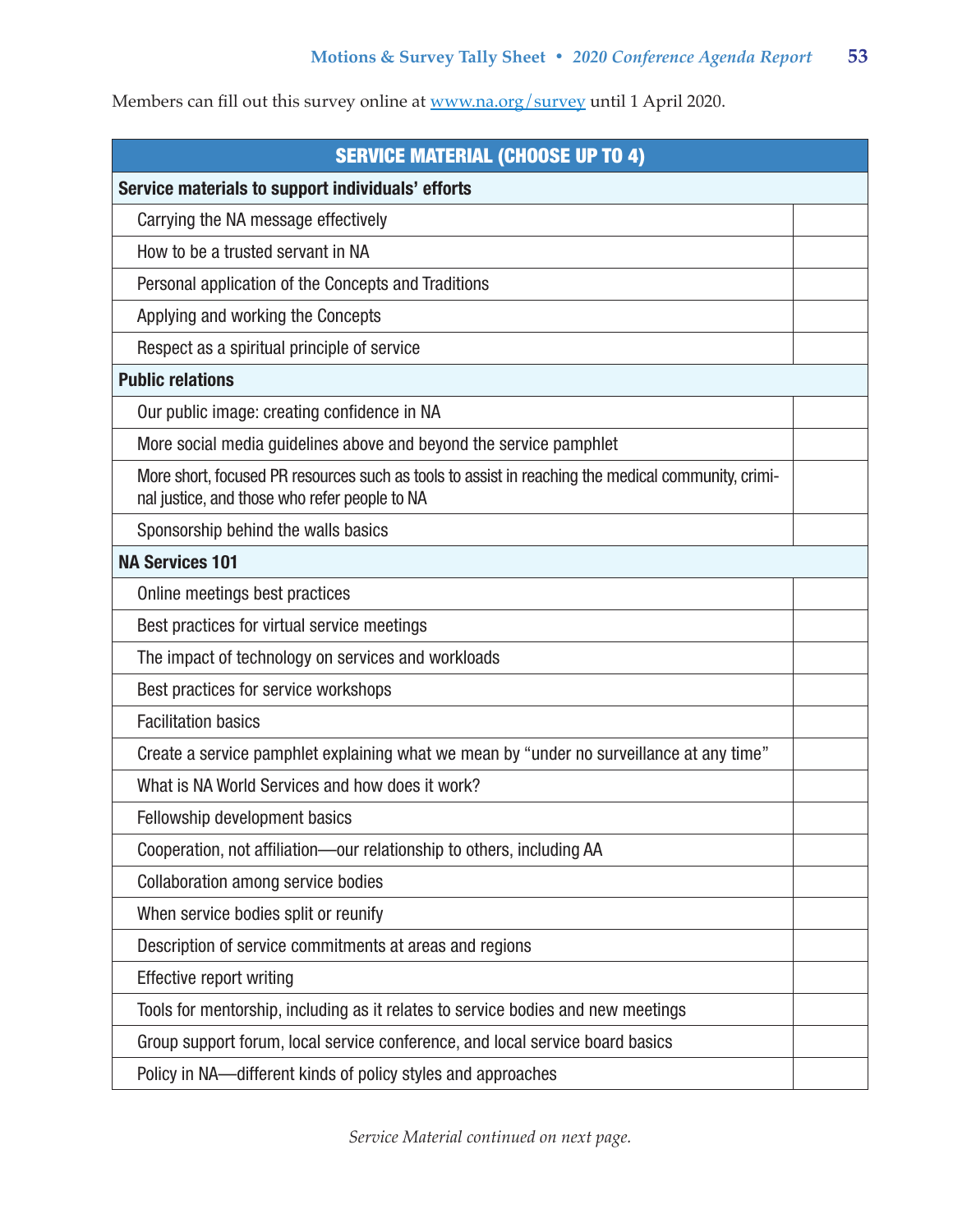| <b>Legal, financial, and Seventh Tradition tools</b>                                                                                                                      |  |  |
|---------------------------------------------------------------------------------------------------------------------------------------------------------------------------|--|--|
| How we apply the principle of self-support in NA.                                                                                                                         |  |  |
| Fund flow in the digital age                                                                                                                                              |  |  |
| Fundraising—what is appropriate?                                                                                                                                          |  |  |
| Information for creating legal entities/incorporating                                                                                                                     |  |  |
| The Fellowship Intellectual Property Trust (FIPT) and local websites                                                                                                      |  |  |
| Dealing with banks and government financial regulations                                                                                                                   |  |  |
| Dealing with misappropriation of NA funds                                                                                                                                 |  |  |
| Area treasurers' and budgeting basics                                                                                                                                     |  |  |
| <b>Revise existing service material</b>                                                                                                                                   |  |  |
| Update A Guide to Local Service in NA (GLS)                                                                                                                               |  |  |
| <b>Revise Translation Basics</b>                                                                                                                                          |  |  |
| Revise and update Planning Basics                                                                                                                                         |  |  |
| Revise and update PR Basics                                                                                                                                               |  |  |
| Revise and update H&I Basics                                                                                                                                              |  |  |
| Revise and update the service pamphlet <i>Disruptive and Violent Behavior</i> to reflect current<br>practices in the Fellowship and include the issue of sexual predators |  |  |
| Revise and update the service pamphlet Group Business Meetings, with a section on using a<br>CBDM process, and the concept of delegation                                  |  |  |
| <b>Other</b>                                                                                                                                                              |  |  |
| Other:                                                                                                                                                                    |  |  |
| No new or revised service material                                                                                                                                        |  |  |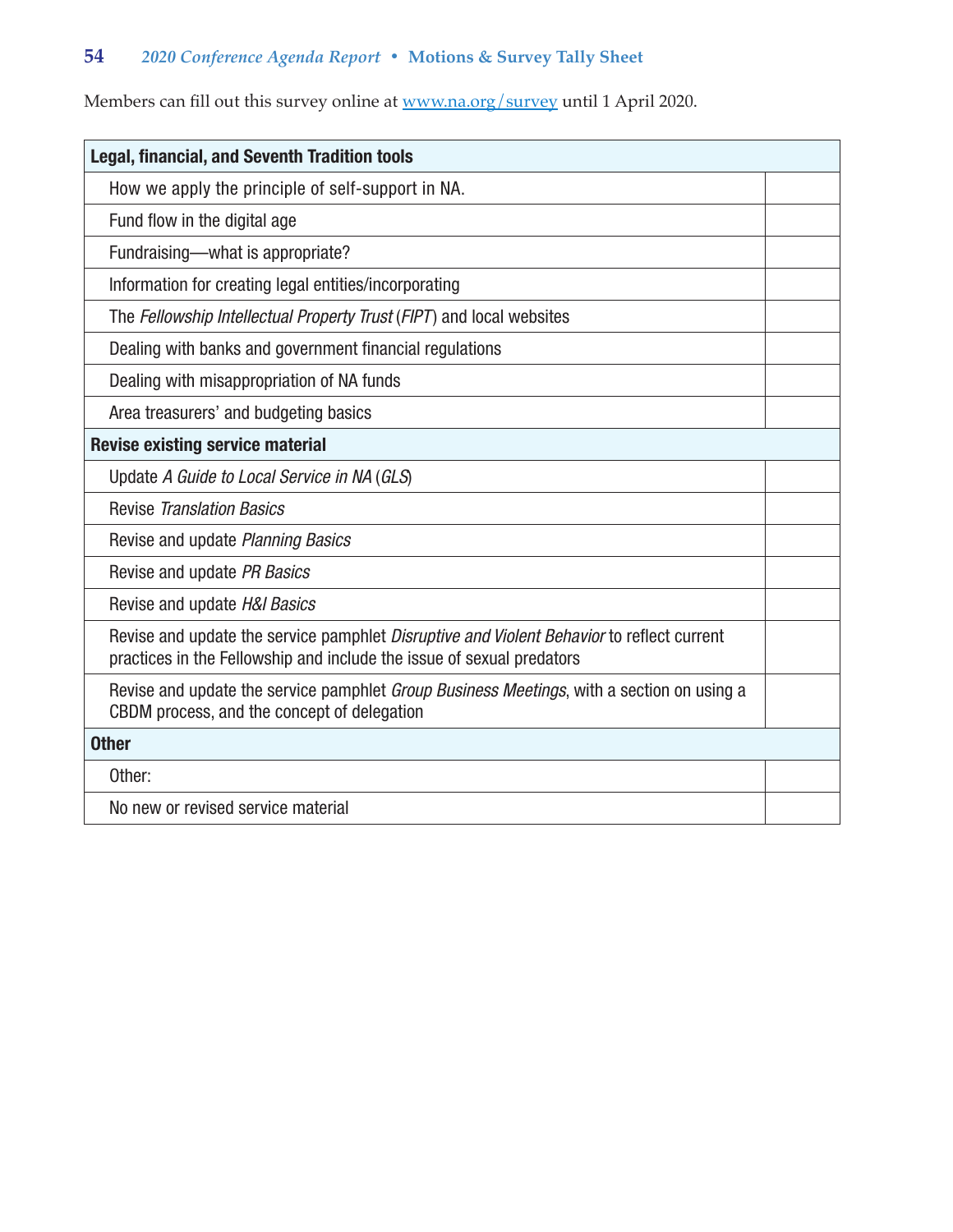| <b>ISSUE DISCUSSION TOPICS (CHOOSE UP TO 4)</b>                                                            |  |
|------------------------------------------------------------------------------------------------------------|--|
| <b>IDTs for 2020-2022 cycle</b>                                                                            |  |
| DRT/MAT as it relates to NA--what do we want to say in a piece of NA literature?                           |  |
| What it means to be self-supporting in NA                                                                  |  |
| The Fellowship Intellectual Property Trust (FIPT) and upcoming revisions                                   |  |
| Our Symbol-a closer look                                                                                   |  |
| The importance of our Traditions to NA                                                                     |  |
| Group conscience and consensus-based decision making                                                       |  |
| PR Basics—what they are and why they are important                                                         |  |
| Simplicity and flexibility in service                                                                      |  |
| Empathy and respect in service-practicing spiritual principles                                             |  |
| Growing NA in established communities                                                                      |  |
| Social media and PR issues                                                                                 |  |
| Dealing with disruptive and predatory behavior                                                             |  |
| Making NA accessible for those with additional needs                                                       |  |
| Getting youth and newcomers involved                                                                       |  |
| Becoming a better sponsor                                                                                  |  |
| Creating community in NA                                                                                   |  |
| Mentoring and learning in service                                                                          |  |
| Leadership in NA                                                                                           |  |
| The integrity and effectiveness of our communications                                                      |  |
| Eleventh Concept—NA funds are to be used to further our primary purpose and must be<br>managed responsibly |  |
| Building our unity while respecting our differences                                                        |  |
| Retaining members in NA                                                                                    |  |
| Illness/medication and our literature                                                                      |  |
| Using Guiding Principles to frame discussions on current issues/challenges                                 |  |
| <b>Other</b>                                                                                               |  |
| Other:                                                                                                     |  |